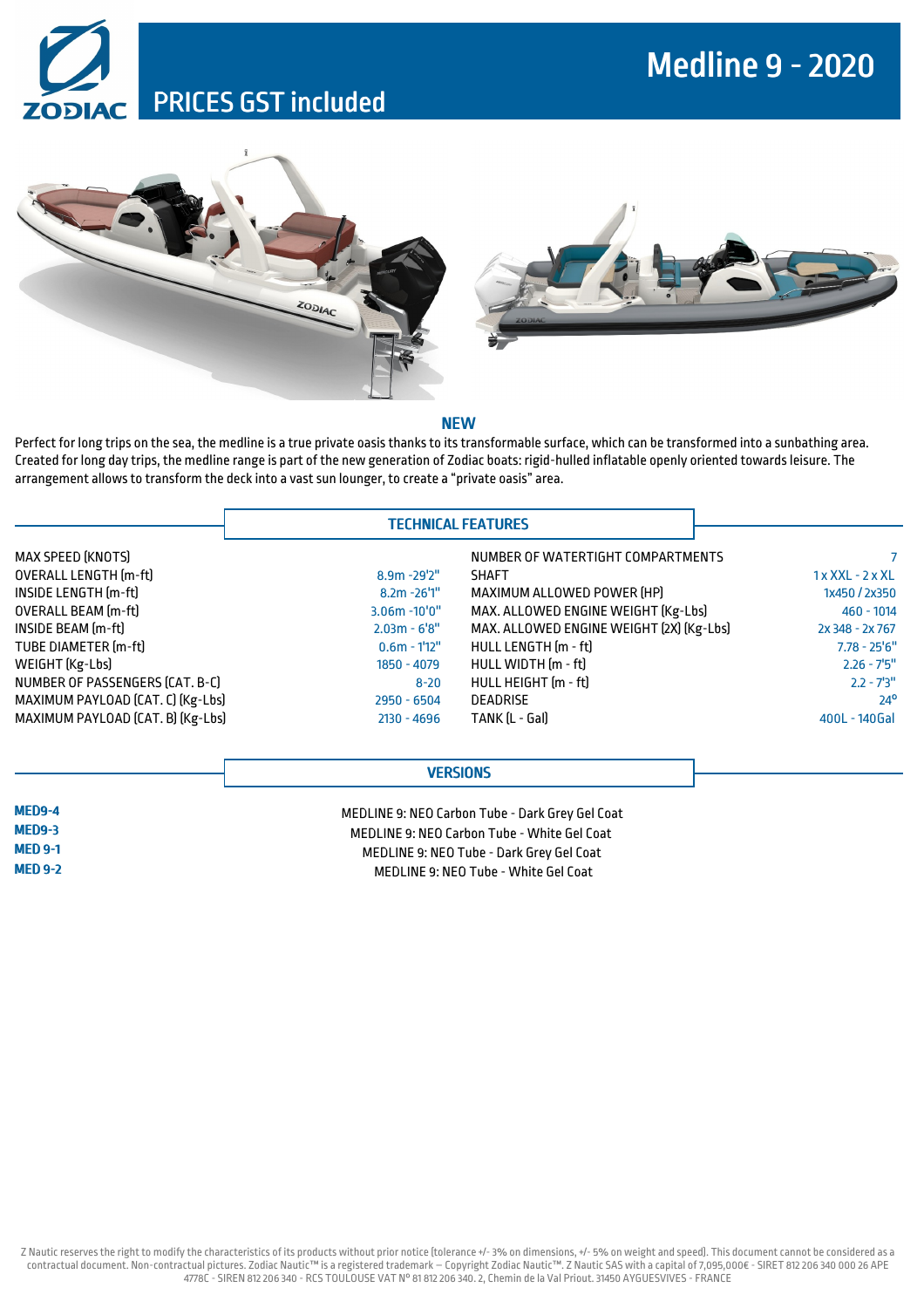### Medline 9 -2020

PRICES GST included



HULL & DECK: Aft Swimming Platform, Electric Windlass, GRP Wings w/ EVA, Modern Console w/ Short Windshield , Port Side Ladder, Self Bailing Cockpit, Triple-Position Bolster w/ Built-in Kitchen.

COMFORT: 6 USB Plugs, 7 Storage Compartments, 8x Cup-Holders, Built-in Kitchen w/ Sink + Worktop under the Bolster , Cabin w/ Portholes, Deck Lighting, Deck Shower w/ 50L Water Tank , Double Cushions U-Lounge w/ Backrests.

EVA Deck, Electric Marine Toilet+ 43L Black Water Tank k , Hydraulic Steering, Storage under Kitchen + Allocated Lockage Space for Fridge .

TUBE: Easy Push valves, New XXL U-Tube, Reinforced Fishtails Cone Ends, PGRP Diving Bow Roller, Large Rubbing Strake.

OTHER: 2 Battery Master Switches/2 Battery Couplers , 2 Bilge Pumps, Inflator w/ Manometer, Repair Kit / Owner's Manual .